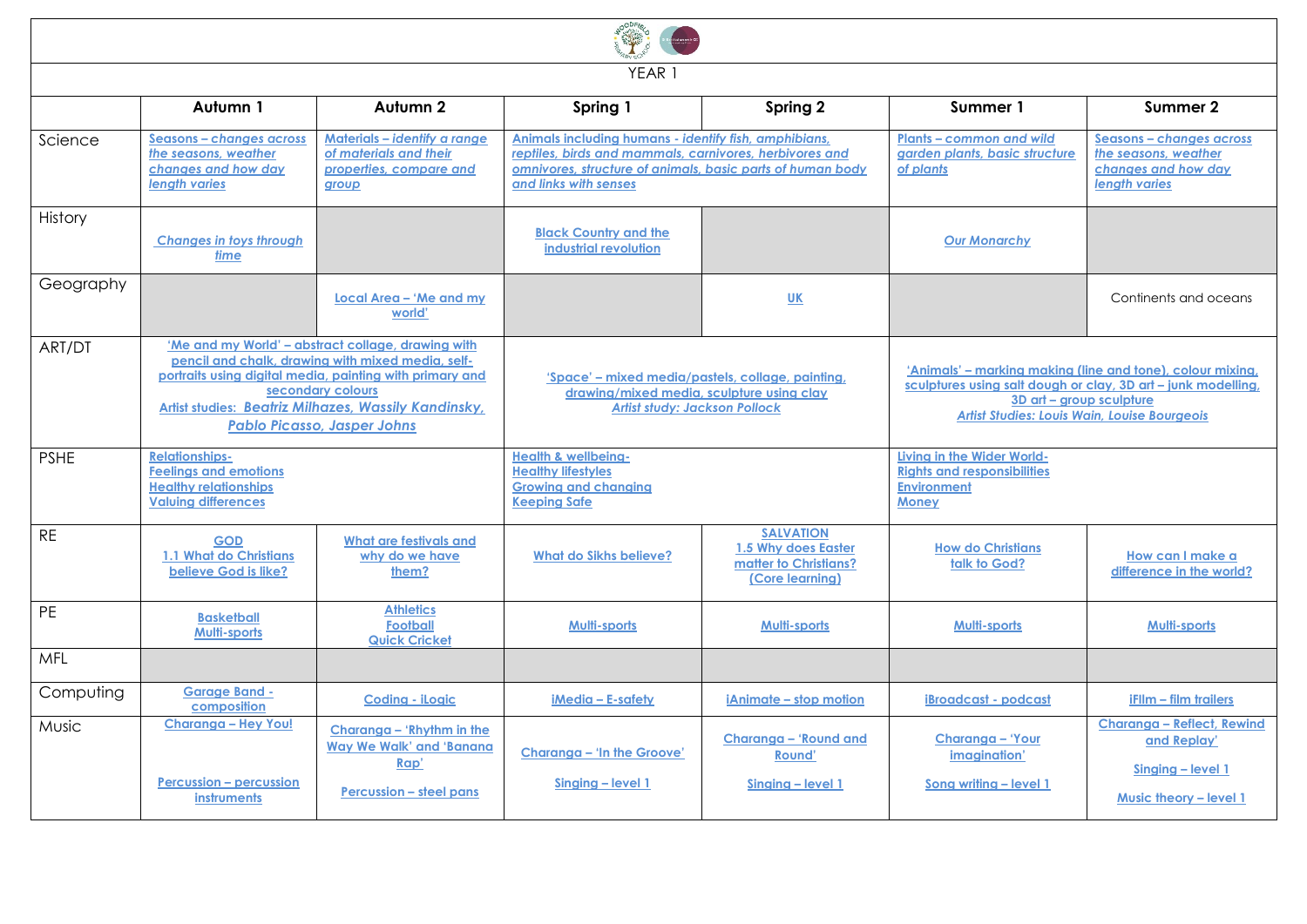| YEAR <sub>2</sub> |                                                                                                                     |                                                                                        |                                                                                                                                                                                                          |                                                                                                                                                                                                                 |                                                                                                        |                                                                                                                         |  |  |
|-------------------|---------------------------------------------------------------------------------------------------------------------|----------------------------------------------------------------------------------------|----------------------------------------------------------------------------------------------------------------------------------------------------------------------------------------------------------|-----------------------------------------------------------------------------------------------------------------------------------------------------------------------------------------------------------------|--------------------------------------------------------------------------------------------------------|-------------------------------------------------------------------------------------------------------------------------|--|--|
|                   | Autumn 1                                                                                                            | Autumn 2                                                                               | Spring 1                                                                                                                                                                                                 | Spring 2                                                                                                                                                                                                        | Summer 1                                                                                               | Summer 2                                                                                                                |  |  |
| Science           | Living things and their habitats - classification.<br>microhabitats, conservation, adaptation, comparison           |                                                                                        | Animals including humans -<br>basic needs for survival,<br>exercise and eating, offspring<br>and growth                                                                                                  | Use of everyday materials -<br>suitability of a variety of<br>materials, squashing,<br>bending twisting and<br>stretching                                                                                       | Plants - growing plants as food, Harvest vegetables,<br>experiments with flowering plants              |                                                                                                                         |  |  |
| History           | <b>Transport through Time</b>                                                                                       |                                                                                        | <b>Events beyond living</b><br>memory-Great Fire of London                                                                                                                                               |                                                                                                                                                                                                                 | <b>First aeroplane flight</b>                                                                          |                                                                                                                         |  |  |
| Geography         |                                                                                                                     | Compare localities - area<br>of the UK and a<br>contrasting non-European<br>country    |                                                                                                                                                                                                          | <b>Identify seasonal and daily</b><br>weather patterns in the<br><b>United Kingdom and the</b><br>location of hot and cold<br>areas of the world in relation<br>to the Eauator and the North<br>and South Poles |                                                                                                        | Geographical mapping                                                                                                    |  |  |
| ART/DT            | DT - Vehicles with moving<br>parts or<br>DT - building a home for<br>bugs                                           | <b>Art-Hot and Cold colours</b><br>painting and collage - link<br>to Klimt             | DT - Exploring healthy foods.<br>Cooking and nutrition -<br>Understand where food<br>comes from. Use the basic<br>principles of a healthy and<br>varied diet to prepare dishes<br>including fruit salad. | Digital art                                                                                                                                                                                                     | DT - Bird houses                                                                                       | Art - Still life drawing of<br>plants and flowers link to<br>Georgia O'Keefe<br>Andy Goldsworthy - natural<br>creations |  |  |
| <b>PSHE</b>       | <b>Relationships-</b><br><b>Feelings and emotions</b><br><b>Healthy relationships</b><br><b>Valuina differences</b> |                                                                                        | <b>Health &amp; wellbeing-</b><br><b>Healthy lifestyles</b><br><b>Growing and changing</b><br><b>Keeping Safe</b>                                                                                        |                                                                                                                                                                                                                 | Living in the Wider World-<br><b>Rights and responsibilities</b><br><b>Environment</b><br><b>Money</b> |                                                                                                                         |  |  |
| <b>RE</b>         | <b>CREATION</b><br>1.2 Who made the<br>world?                                                                       | <b>INCARNATION</b><br>1.3 Why does<br><b>Christmas matter to</b><br><b>Christians?</b> | <b>What do Muslims</b><br>believe?                                                                                                                                                                       | <b>SALVATION</b><br>1.5 Why does Easter<br>matter to Christians?<br>(Digging deeper)                                                                                                                            | <b>GOSPEL</b><br>1.4 What is the Good<br><b>News that Jesus</b><br>brings?                             | What is faith and what<br>difference does it make?                                                                      |  |  |
| PE                | <b>Basketball</b><br>Multi-sports                                                                                   | <b>Athletics</b><br><b>Football</b><br><b>Quick Cricket</b>                            | Multi-sports                                                                                                                                                                                             | <b>Multi-sports</b>                                                                                                                                                                                             | <b>Multi-sports</b>                                                                                    | <b>Multi-sports</b>                                                                                                     |  |  |
| <b>MFL</b>        |                                                                                                                     |                                                                                        |                                                                                                                                                                                                          |                                                                                                                                                                                                                 |                                                                                                        |                                                                                                                         |  |  |
| Computing         | <b>Garage Band - composition</b>                                                                                    | <b>Coding - iLogic</b>                                                                 | iMedia - E-safety                                                                                                                                                                                        | iAnimate - stop motion                                                                                                                                                                                          | <b>iBroadcast - podcast</b>                                                                            | <b>iFllm - film trailers</b>                                                                                            |  |  |
| Music             | Charanga - 'Hands, feet'<br>heart'                                                                                  | Charanga - 'Ho, ho, ho'                                                                | Charanga - 'I wanna play in<br>a band'                                                                                                                                                                   | Charanga - 'Zoo time'                                                                                                                                                                                           | Charanga - 'Friendship song'                                                                           | Charanga – 'Reflect, rewind<br>and replay'                                                                              |  |  |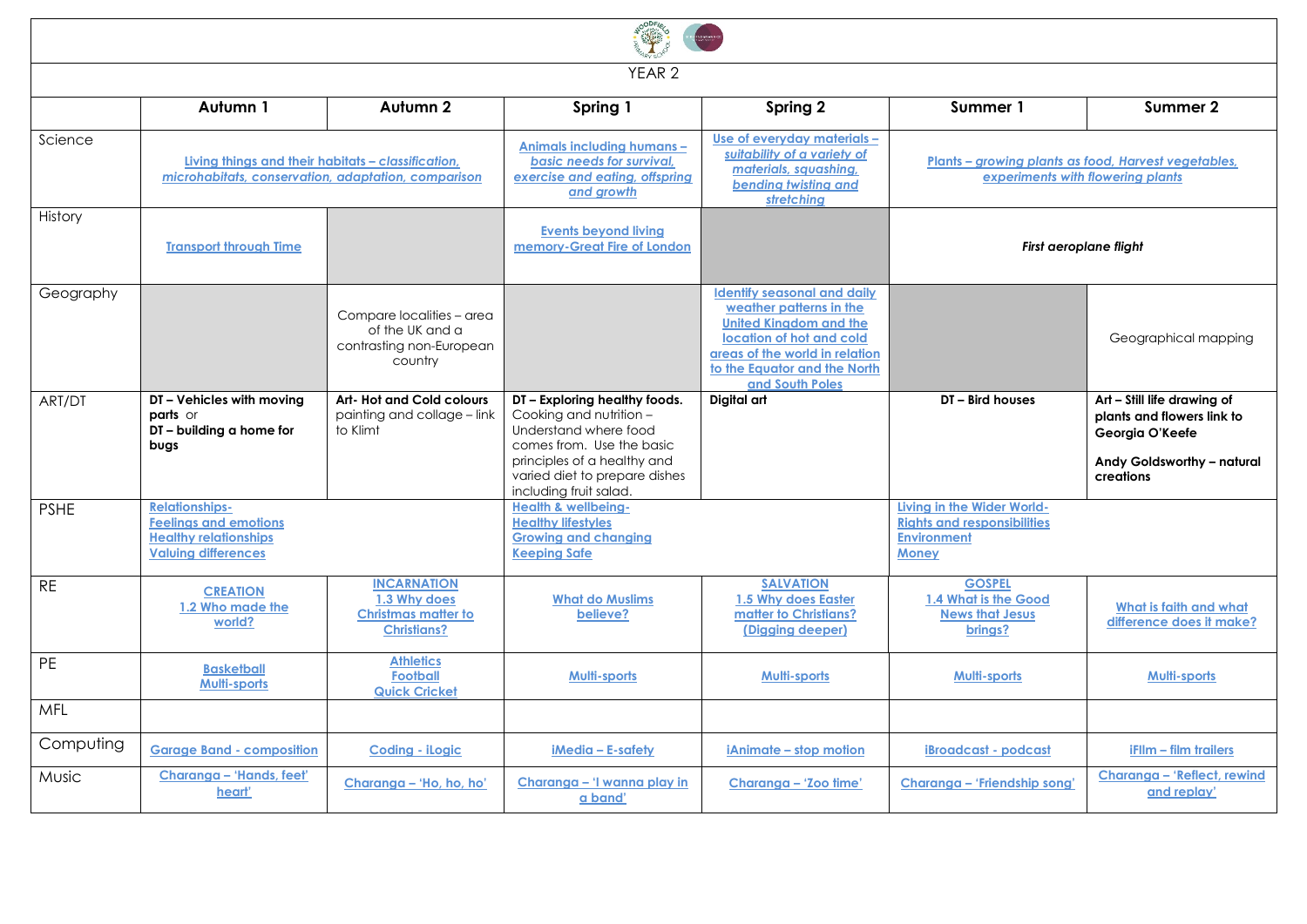| YEAR <sub>3</sub> |                                                                                                                                           |                                                                                                                     |                                                                                                                                |                                                                                         |                                                                                                                                              |                                           |  |  |
|-------------------|-------------------------------------------------------------------------------------------------------------------------------------------|---------------------------------------------------------------------------------------------------------------------|--------------------------------------------------------------------------------------------------------------------------------|-----------------------------------------------------------------------------------------|----------------------------------------------------------------------------------------------------------------------------------------------|-------------------------------------------|--|--|
|                   | Autumn 1                                                                                                                                  | Autumn 2                                                                                                            | Spring 1                                                                                                                       | Spring 2                                                                                | Summer 1                                                                                                                                     | Summer 2                                  |  |  |
| Science           | <b>Animals including</b><br>humans - nutrition,<br>skeleton, muscles                                                                      | Light - reflection,<br>Rocks - grouping rocks,<br>dangers of bright light.<br>formation of fossils, soil<br>shadows |                                                                                                                                | <b>Forces and magnets -</b><br>friction, magnetism                                      | <b>Plants - functions of parts of plants, requirements</b><br>for growth, flowers and seed dispersal                                         |                                           |  |  |
| History           | <b>Changes in Britain from the Stone Age to the</b><br><b>Iron Age</b>                                                                    |                                                                                                                     | The Roman Empire and its impact on Britain                                                                                     |                                                                                         | <b>Britain's settlement by Anglo-Saxons and Scots</b>                                                                                        |                                           |  |  |
| Geography         | <b>United Kingdom and Europe</b>                                                                                                          |                                                                                                                     | <b>Volcanoes, earthquakes and Pompeii</b>                                                                                      |                                                                                         | Settlements and land use in the locality of the<br>school                                                                                    |                                           |  |  |
| ART/DT            | Stone Age art: mark making, cave painting,<br>fabric dyeing, clay sculptures                                                              |                                                                                                                     | <b>Roman mosaics</b>                                                                                                           |                                                                                         | Nature-inspired art: drawing, still life painting, 3D<br>art using moulds, clay sculptures<br>Artist studies: botanical art/Georgia O'Keeffe |                                           |  |  |
| <b>PSHE</b>       | <b>Health and well-being</b><br><b>Healthy lifestyles</b><br><b>Growing and changing</b><br>$\bullet$<br><b>Keeping safe</b><br>$\bullet$ |                                                                                                                     | <b>Relationships</b><br><b>Feelings and emotions</b><br><b>Healthy relationships</b><br>$\bullet$<br><b>Valuing difference</b> |                                                                                         | Living in the wider world<br><b>Rights and responsibilities</b><br><b>Environment</b><br><b>Money</b>                                        |                                           |  |  |
| <b>RE</b>         | <b>INCARNATION/GOD</b><br>2a.3 What is the<br><b>Trinity? (Core learning</b><br><b>Baptism and the</b><br>Grace)                          | <b>What are festivals of</b><br>light?                                                                              | What can we learn from<br>a mosque?                                                                                            | <b>SALVATION</b><br>2a.5 Why do Christians<br>call the day Jesus died<br>'Good Friday'? | <b>KINGDOM OF GOD</b><br>2a.6 When Jesus left,<br>what was the impact<br>of Pentecost?                                                       | Is life like a journey?                   |  |  |
| PE                | <b>Athletics</b><br><b>Basketball</b><br><b>Football</b><br><b>Multi-sports</b><br><b>Quick Cricket</b>                                   |                                                                                                                     | Multi-sports                                                                                                                   | <b>Multi-sports</b>                                                                     | <b>Multi-sports</b>                                                                                                                          | <b>Multi-sports</b>                       |  |  |
| MFL               | <b>Greetings, numbers</b><br>and conversations                                                                                            | <b>Colours and animals</b>                                                                                          | Days, months, seasons,<br>fruit                                                                                                | Food, drink and giving<br>preferences                                                   | <b>Families, stories and</b><br>conversations                                                                                                | <b>Cultural diversity and</b><br>revision |  |  |
| Computing         | <b>Garage Band -</b><br>composition                                                                                                       | <b>Coding - iLogic</b>                                                                                              | iMedia - E-safety                                                                                                              | iAnimate - stop<br>motion                                                               | <b>iBroadcast</b> - podcast                                                                                                                  | <b>iFllm - film trailers</b>              |  |  |
| Music             | Charanga - 'Let your<br>spirit fly'                                                                                                       | Charanga -<br>'Glockenspiel stage 1'                                                                                | <b>Charanga - 'Three little</b><br>birds'                                                                                      | Charanga - 'The<br><b>Dragon song'</b>                                                  | Charanga - 'Bringing us<br>together'                                                                                                         | Charanga - 'Reflect,<br>rewind, replay'   |  |  |
|                   | Wider opportunities - ukulele                                                                                                             |                                                                                                                     |                                                                                                                                | Wider opportunities - guitar                                                            |                                                                                                                                              |                                           |  |  |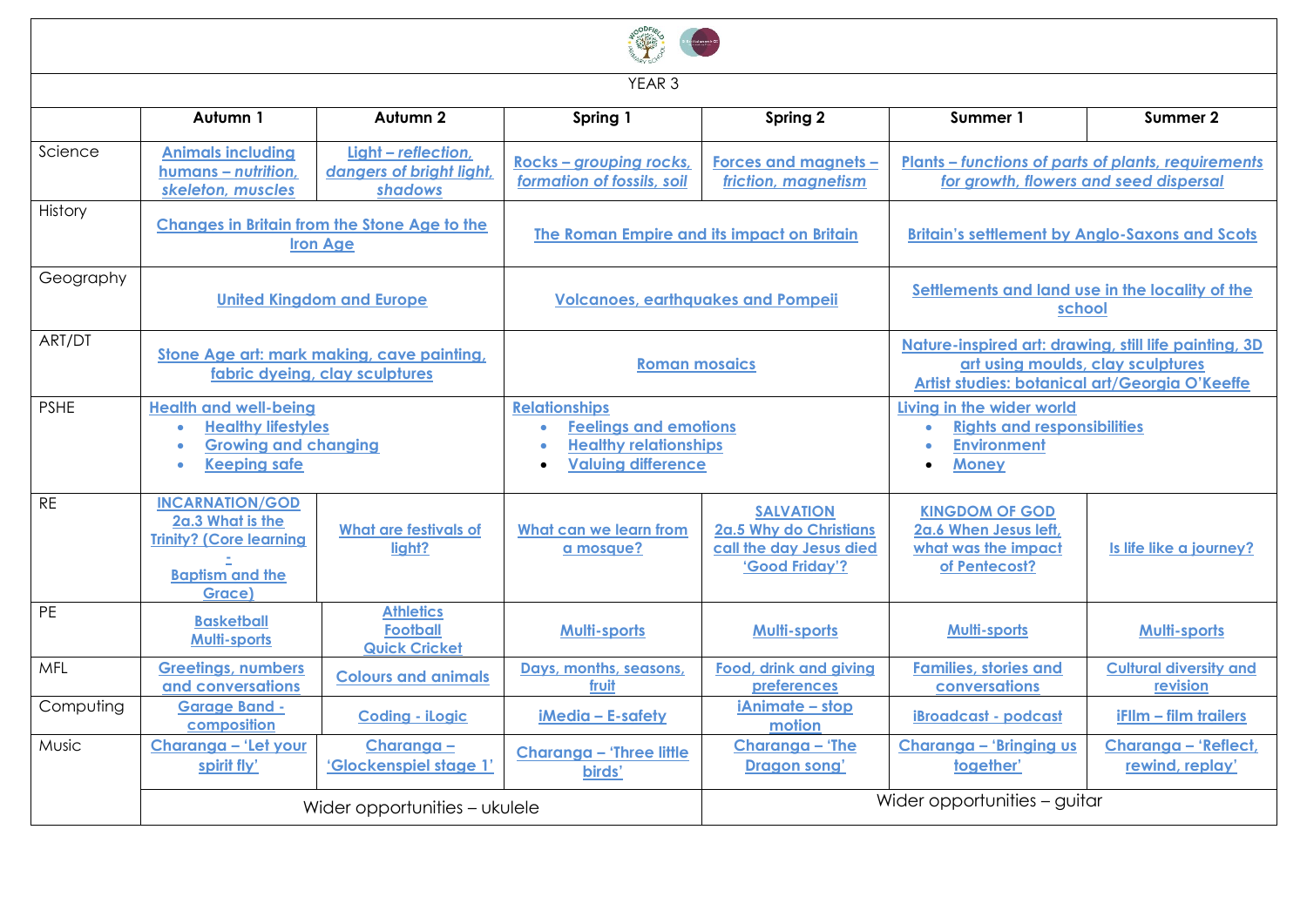| YEAR 4      |                                                                                                                                 |                                                                                                           |                                                                                                                                                                                          |                                                             |                                                                                                                                                                          |                                                                                         |  |  |  |
|-------------|---------------------------------------------------------------------------------------------------------------------------------|-----------------------------------------------------------------------------------------------------------|------------------------------------------------------------------------------------------------------------------------------------------------------------------------------------------|-------------------------------------------------------------|--------------------------------------------------------------------------------------------------------------------------------------------------------------------------|-----------------------------------------------------------------------------------------|--|--|--|
|             | Autumn 1                                                                                                                        | Autumn 2                                                                                                  | Spring 1                                                                                                                                                                                 | Spring 2                                                    | Summer 1                                                                                                                                                                 | Summer 2                                                                                |  |  |  |
| Science     | <b>Electricity -</b><br>appliances, simple<br>circuits, switches,<br>conductors and<br><i>insulators</i>                        | Sound - vibration,<br>pitch, volume                                                                       | States of matter - solids, liquids, gases, change<br>of state, evaporation and condensation, water<br>cycle                                                                              |                                                             | <b>Animals, including</b><br>humans - digestive<br>system, teeth, food<br>chains                                                                                         | Living things and their<br>habitats - grouping,<br>classification keys,<br>environments |  |  |  |
| History     | The Viking and Anglo-Saxon struggle for the<br>Kingdom of England to the time of Edward the<br><b>Confessor</b>                 |                                                                                                           | The achievements of the earliest civilisations - an<br>overview of where and when the first civilisations<br>appeared, and a depth study of Ancient Egypt                                |                                                             |                                                                                                                                                                          |                                                                                         |  |  |  |
| Geography   |                                                                                                                                 |                                                                                                           |                                                                                                                                                                                          |                                                             | <b>Wider world - Africa</b>                                                                                                                                              |                                                                                         |  |  |  |
| ART/DT      | <b>Vikings: drawing shells, seascapes, drawing</b><br>dragons, 3D dragons eye sculptures<br><b>Artist study: William Turner</b> |                                                                                                           | <b>Ancient Egypt: painting cartouches, 3D</b><br>mummified cats with mod-roc, creating and<br>decorating papyrus, collage<br><b>Artist study: Klimt</b><br>D&T: Ancient Egyptian shadufs |                                                             | Africa: printing patterns based on animal prints<br>and stencils, batik, observational drawings of<br>animals, clay sculptures based on Raku art<br>D&T: African cooking |                                                                                         |  |  |  |
| <b>PSHE</b> | <b>Relationships</b><br><b>Feelings and emotions</b><br><b>Healthy relationships</b><br><b>Valuing difference</b>               |                                                                                                           | <b>Health and well-being</b><br><b>Healthy lifestyles</b><br><b>Growing and changing</b><br><b>Keeping safe</b>                                                                          |                                                             | Living in the wider world<br><b>Rights and responsibilities</b><br><b>Environment</b><br><b>Money</b>                                                                    |                                                                                         |  |  |  |
| <b>RE</b>   | <b>CREATION/FALL</b><br>2a.1 What do<br><b>Christians</b><br>learn from the<br>creation<br>story?                               | <b>INCARNATION/GOD</b><br>2a.3 What is the<br>Trinity? - (Digging<br>deeper - the<br><b>Incarnation</b> ) | What can we learn from<br>a Gurdwara?                                                                                                                                                    | <b>How do Christians</b><br>remember Jesus' last<br>supper? | <b>GOSPEL</b><br>2a.4 What kind of<br>world did Jesus want?                                                                                                              | <b>PEOPLE OF GOD</b><br>2a.2 What is it like to<br>follow God?                          |  |  |  |
| PE          | <b>Basketball</b><br><b>Multi-sports</b>                                                                                        | <b>Athletics</b><br><b>Football</b><br><b>Quick Cricket</b>                                               | <b>Multi-sports</b>                                                                                                                                                                      | <b>Multi-sports</b>                                         | Multi-sports                                                                                                                                                             | <b>Multi-sports</b>                                                                     |  |  |  |
| MFL         | <b>Greetings, numbers</b><br>and conversations                                                                                  | <b>Colours and animals</b>                                                                                | Days, months, seasons,<br>fruit                                                                                                                                                          | Food, drink and giving<br>preferences                       | <b>Families, stories and</b><br>conversations                                                                                                                            | <b>Cultural diversity and</b><br>revision                                               |  |  |  |
| Computing   | <b>Garage Band -</b><br>composition                                                                                             | Coding - iLogic                                                                                           | iMedia - E-safety                                                                                                                                                                        | iAnimate - stop<br>motion                                   | <b>iBroadcast - podcast</b>                                                                                                                                              | <b>iFllm - film trailers</b>                                                            |  |  |  |
| Music       | Charanga - 'Mama<br>Mia'                                                                                                        | Charanga -<br>'Glockenspiel stage 2'                                                                      | Charanga - 'Stop'                                                                                                                                                                        | Charanga - 'Lean on<br>me'                                  | Charanga - 'Blackbird'                                                                                                                                                   | Charanga - 'Reflect,<br>rewind, replay'                                                 |  |  |  |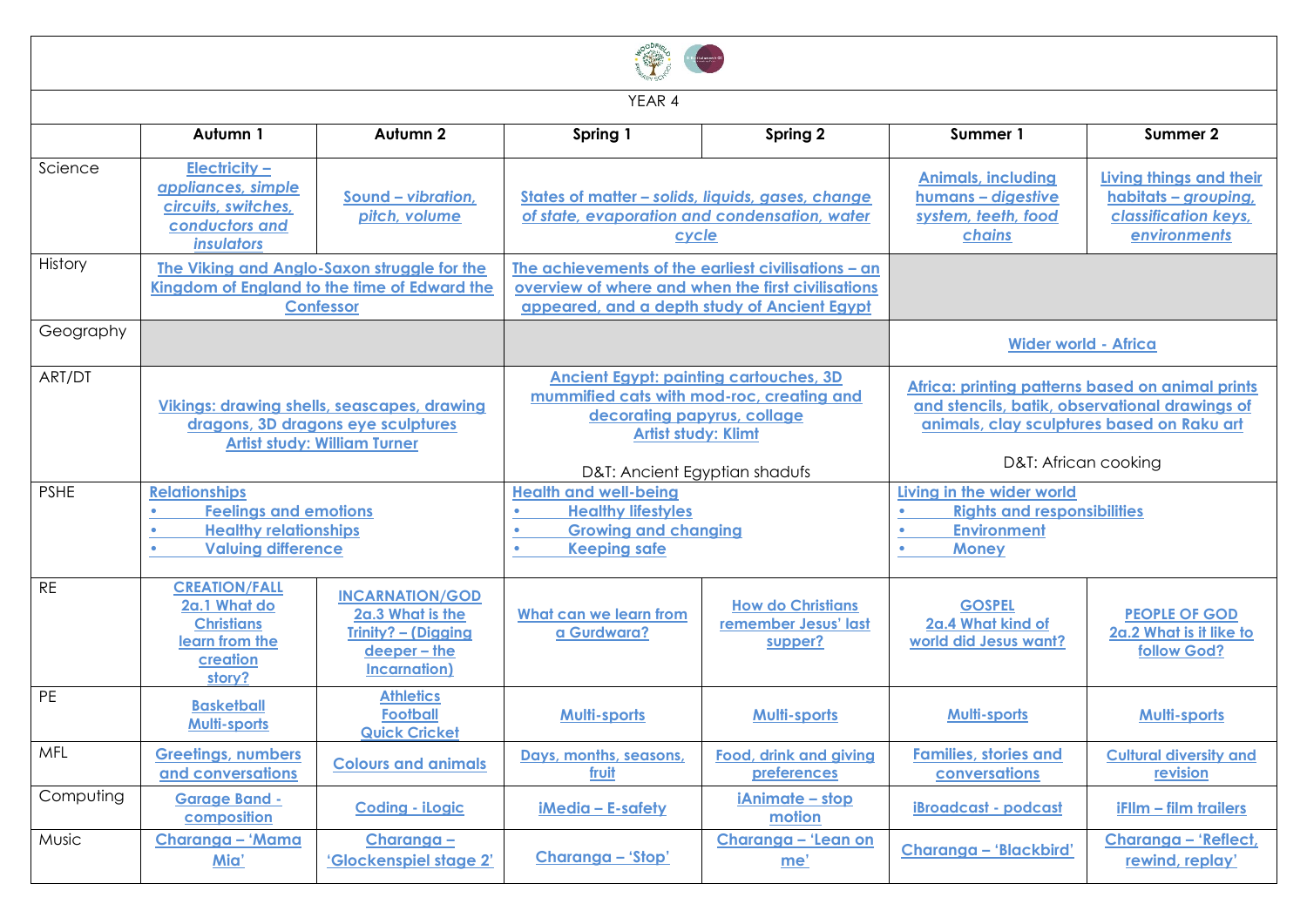| YEAR <sub>5</sub> |                                                                                                                                                                                                            |                                                                  |                                                                                                                                                                                                                                                                                              |                                                                                                                     |                                                                    |                                                                                 |  |  |  |
|-------------------|------------------------------------------------------------------------------------------------------------------------------------------------------------------------------------------------------------|------------------------------------------------------------------|----------------------------------------------------------------------------------------------------------------------------------------------------------------------------------------------------------------------------------------------------------------------------------------------|---------------------------------------------------------------------------------------------------------------------|--------------------------------------------------------------------|---------------------------------------------------------------------------------|--|--|--|
|                   | Autumn 1                                                                                                                                                                                                   | Autumn 2                                                         | Spring 1                                                                                                                                                                                                                                                                                     | Spring 2                                                                                                            | Summer 1                                                           | Summer 2                                                                        |  |  |  |
| Science           | Properties and changes of materials -<br>comparing and grouping materials, solutions,<br>separating mixtures, uses of common materials,<br>reversible and irreversible changes.                            |                                                                  | <b>Earth and Space -</b><br>planets of the solar<br>system, the moon and<br><b>Earth, rotation and day</b><br>and night                                                                                                                                                                      | Forces – gravity,<br>air/water resistance<br>and friction,<br>levers/pulleys/gears<br>and their effect on<br>forces | Living things and their<br>habitats - life cycles,<br>reproduction | <b>Animals including</b><br>humans - changes as<br>humans develop to old<br>age |  |  |  |
| History           | A non-European society that provides contrasts<br>with British history - Mayan civilisation c. 900 AD                                                                                                      |                                                                  | A local history study                                                                                                                                                                                                                                                                        |                                                                                                                     |                                                                    |                                                                                 |  |  |  |
| Geography         |                                                                                                                                                                                                            | North and South America, and our local area                      | Settlements and land use in our local area                                                                                                                                                                                                                                                   |                                                                                                                     |                                                                    |                                                                                 |  |  |  |
| ART/DT            | Maya: 'god's eye' weaving, mark making using<br>Maya patterns, use of textiles to create Maya<br>headdresses, Day of the Dead collage, clay<br>sculpture - Maya chocolate pot<br>Artist study: Frida Kahlo |                                                                  | Local area study: drawings based on Arts and Crafts movement and William Morris, painting patterns<br>using colour-mixing, screen printing, architectural study of local housing leading to monoprints and<br><b>textiles</b><br>Artist studies: William Morris, Hundertwasser, Karla Gerard |                                                                                                                     |                                                                    |                                                                                 |  |  |  |
| <b>PSHE</b>       | <b>Relationships</b><br><b>Feelings and emotions</b><br><b>Healthy relationships</b><br><b>Valuing difference</b><br>$\bullet$                                                                             |                                                                  | <b>Health and well-being</b><br>Living in the wider world<br><b>Healthy lifestyles</b><br><b>Rights and responsibilities</b><br><b>Growing and changing</b><br><b>Environment</b><br><b>Keeping safe</b><br><b>Money</b>                                                                     |                                                                                                                     |                                                                    |                                                                                 |  |  |  |
| <b>RE</b>         | <b>GOD</b><br>2b.1 What does it<br>mean if God is holy<br>and loving?                                                                                                                                      | <b>How do people</b><br>express their faith<br>through the arts? | What are the five pillars<br>of Islam?                                                                                                                                                                                                                                                       | <b>SALVATION</b><br>2b.6 What did Jesus<br>do to save human<br>beings?                                              | <b>KINGDOM OF GOD</b><br>2b.8 What kind of<br>king is Jesus?       | <b>What is the worldwide</b><br>church?                                         |  |  |  |
| PE                | <b>Basketball</b><br><b>Multi-sports</b>                                                                                                                                                                   | <b>Athletics</b><br><b>Football</b><br><b>Quick Cricket</b>      | <b>Multi-sports</b>                                                                                                                                                                                                                                                                          | <b>Multi-sports</b>                                                                                                 | <b>Multi-sports</b>                                                | <b>Multi-sports</b>                                                             |  |  |  |
| <b>MFL</b>        | <b>Greetings, numbers</b><br>and conversations                                                                                                                                                             | <b>Colours and animals</b>                                       | Days, months, seasons,<br>fruit                                                                                                                                                                                                                                                              | Food, drink and giving<br><b>preferences</b>                                                                        | <b>Families, stories and</b><br>conversations                      | <b>Cultural diversity and</b><br>revision                                       |  |  |  |
| Computing         | <b>Garage Band -</b><br>composition                                                                                                                                                                        | <b>Coding - iLogic</b>                                           | iMedia - E-safety                                                                                                                                                                                                                                                                            | iAnimate - stop<br>motion                                                                                           | <b>iBroadcast</b> - podcast                                        | iFllm - film trailers                                                           |  |  |  |
| <b>Music</b>      | Charanga - 'Livin' on<br>a prayer'                                                                                                                                                                         | Charanga-<br>'Classroom Jazz 1'                                  | Charanga - 'Make you<br>feel my love'                                                                                                                                                                                                                                                        | <b>Charanga - 'The Fresh</b><br><b>Prince of Bel-Air'</b>                                                           | <b>Charanga - 'Dancing in</b><br>the Street'                       | Charanga - 'Reflect,<br>rewind, replay'                                         |  |  |  |